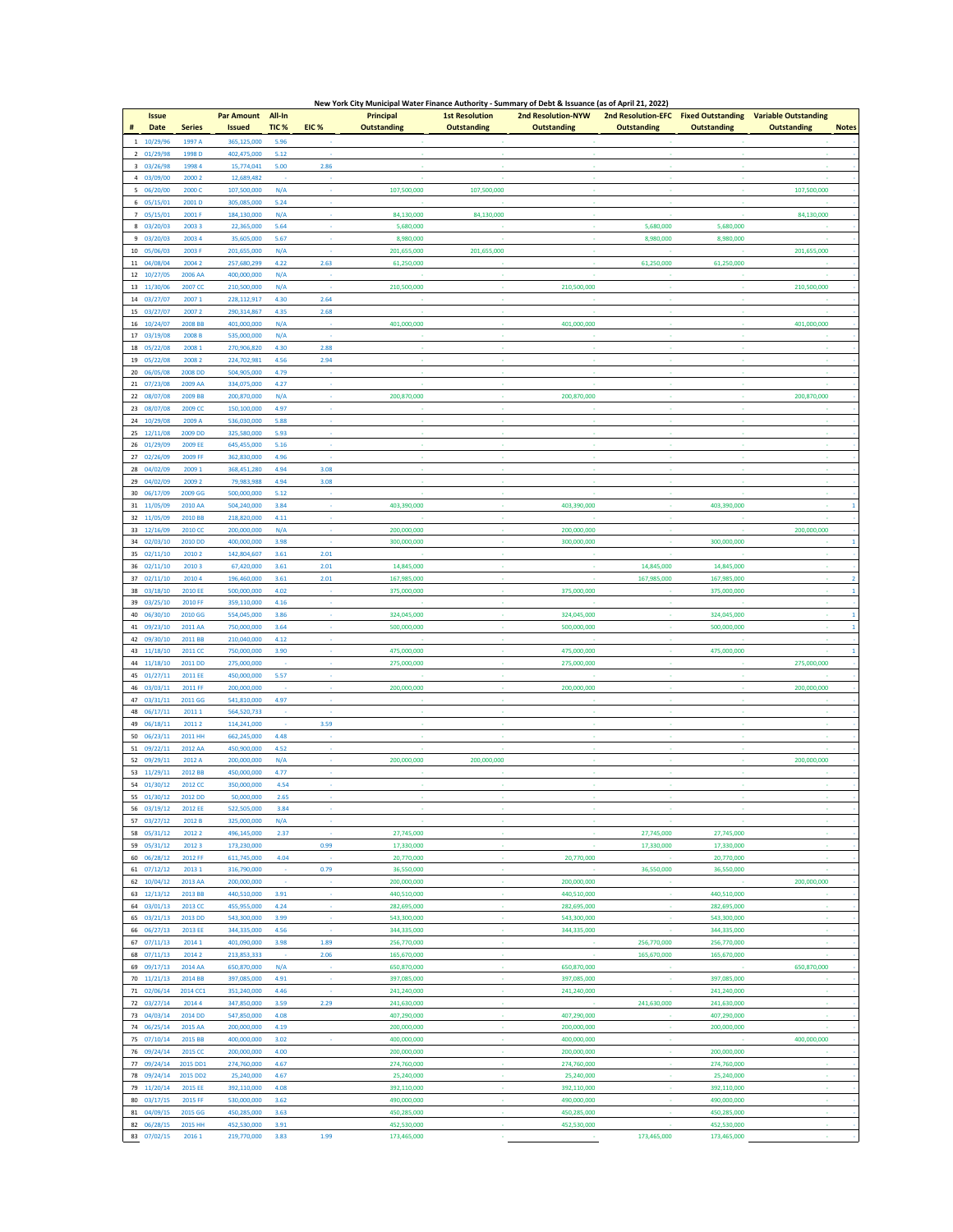| 84 07/02/15                        | 20162                | 161,055,000                | 3.83         | 1.99<br>137,555,000                                |                   |                            | 137,555,000                       | 137,555,000                        |                    |
|------------------------------------|----------------------|----------------------------|--------------|----------------------------------------------------|-------------------|----------------------------|-----------------------------------|------------------------------------|--------------------|
| 85<br>10/29/15                     | 2016 AA              | 250,000,000                | N/A          | 250,000,000                                        |                   | 250,000,000                |                                   |                                    | 250,000,000        |
| 11/24/15<br>86                     | 2016 BB1             | 328,030,000                | 4.13         | 328,030,000                                        | ×.                | 328,030,000                | ×                                 | 328,030,000                        |                    |
| 11/24/15<br>87<br>88<br>03/17/16   | 2016 BB2<br>2016 A   | 21,815,000<br>196,585,000  | 4.13<br>3.15 | 196,585,000                                        | 196,585,000       |                            |                                   | 196,585,000                        |                    |
| 03/17/16<br>89                     | 2016 CC-1            | 352,860,000                | 3.50         | 338,440,000                                        |                   | 338,440,000                |                                   | 338,440,000                        |                    |
| 03/17/16<br>90                     | 2016 CC-2            | 85,940,000                 | 3.50         |                                                    |                   |                            |                                   |                                    |                    |
| 06/26/16<br>91                     | 20165                | 500,955,000                | 2.53         | 1.64<br>423,290,000                                |                   |                            | 423,290,000                       | 423,290,000                        | ×                  |
| 06/26/16<br>92                     | 20166                | 277,615,000                | 2.53         | 1.64<br>254,295,000                                |                   |                            | 254,295,000                       | 254,295,000                        |                    |
| 93<br>10/06/16<br>10/06/16<br>94   | 2017 AA<br>2017 BB   | 201,000,000<br>289,500,000 | 3.25<br>4.21 | 201,000,000<br>289,500,000                         |                   | 201,000,000<br>289,500,000 |                                   | 201,000,000                        | 289,500,000        |
| 12/15/16<br>95                     | 2017 CC1             | 327,310,000                | 4.25         | 327,310,000                                        |                   | 327,310,000                |                                   | 327,310,000                        |                    |
| 12/15/16<br>96                     | 2017 CC2             | 88,340,000                 | 4.25         |                                                    | ×                 |                            | ×.                                |                                    | ×                  |
| 97<br>02/09/17                     | 2017 DD              | 336,540,000                | 4.27         | 336,540,000                                        |                   | 336,540,000                |                                   | 336,540,000                        |                    |
| 98<br>03/23/17                     | 2017 EE              | 392,090,000                | 3.83         | 392,090,000                                        |                   | 392,090,000                |                                   | 392,090,000                        |                    |
| 04/13/17<br>99<br>04/13/17<br>100  | 20173<br>20174       | 588,745,000<br>273,803,000 | 0.28<br>0.28 | 1.89<br>483,800,000<br>1.89<br>254,453,000         |                   |                            | 483,800,000<br>254,453,000        | 483,800,000<br>254,453,000         |                    |
| 101<br>04/13/17                    | 20175                | 336,335,000                | (3.95)       | (1.13)<br>268,770,000                              |                   | ×.                         | 268,770,000                       | 268,770,000                        | ×                  |
| 07/11/17<br>102                    | 2018 AA              | 162,405,000                | 3.60         | 162,405,000                                        |                   | 162,405,000                |                                   | 162,405,000                        |                    |
| 103<br>10/12/17                    | 2018 BB1             | 219,555,000                | 3.64         | 219,555,000                                        |                   | 219,555,000                |                                   | 219,555,000                        |                    |
| 10/12/17<br>104<br>11/29/17<br>105 | 2018 BB2<br>2018 CC1 | 164,420,000<br>338,960,000 | 3.64<br>3.76 | 164,420,000<br>338,960,000                         |                   | 164,420,000<br>338,960,000 |                                   | 164,420,000<br>338,960,000         |                    |
| 11/29/17<br>106                    | 2018 CC2             | 59,560,000                 | 3.76         | 59,560,000                                         | ×.                | 59,560,000                 |                                   | 59,560,000                         | ×                  |
| 12/14/17<br>107                    | 20181                | 337,955,000                | 2.18         | 1.98<br>317,950,000                                |                   |                            | 317,950,000                       | 317,950,000                        |                    |
| 108<br>12/14/17                    | 20182                | 331,481,000                | 2.18         | 1.98<br>311,906,000                                |                   |                            | 311,906,000                       | 311,906,000                        |                    |
| 03/20/18<br>109                    | 2018 DD1             | 275,000,000                | 3.92         | 275,000,000                                        |                   | 275,000,000                |                                   | 275,000,000                        |                    |
| 03/20/18<br>110<br>111<br>04/18/18 | 2018 DD2<br>2018 EE  | 219,990,000<br>458,920,000 | 3.92<br>3.82 | 189,730,000<br>458,920,000                         | ×                 | 189,730,000<br>458,920,000 | ×.                                | 189,730,000<br>458,920,000         | ×,                 |
| 06/28/18<br>112                    | 2018 FF              | 373,600,000                | 3.77         | 316,485,000                                        |                   | 316,485,000                |                                   | 316,485,000                        |                    |
| 113<br>08/02/18                    | 20191                | 319,715,000                | 3.17         | 1.44<br>241,315,000                                |                   |                            | 241,315,000                       | 241,315,000                        |                    |
| 08/28/18<br>114                    | 2019 AA              | 264,035,000                | 2.21         | 153,265,000                                        |                   | 153,265,000                |                                   | 153,265,000                        |                    |
| 09/13/18<br>115                    | 2019 BB              | 100,000,000                | N/A          | 100,000,000                                        |                   | 100,000,000                |                                   |                                    | 100,000,000        |
| 11/29/18<br>116<br>11/29/18<br>117 | 20192<br>20193       | 258,340,000<br>226,804,000 | 2.45<br>2.45 | 247,825,000<br>217,594,000                         | ×                 |                            | 247,825,000<br>217,594,000        | 247,825,000<br>217,594,000         |                    |
| 118<br>12/12/18                    | 2019 CC              | 300,000,000                | N/A          | 300,000,000                                        |                   | 300,000,000                |                                   |                                    | 300,000,000        |
| 01/24/19<br>119                    | 2019 DD1             | 345,000,000                | 3.93         | 345,000,000                                        |                   | 345,000,000                |                                   | 345,000,000                        |                    |
| 01/24/19<br>120                    | 2019 DD2             | 130,000,000                | 3.93         | 130,000,000                                        |                   | 130,000,000                |                                   | 130,000,000                        |                    |
| 121<br>03/20/19                    | 2019 EE              | 415,610,000                | 3.75         | 415,610,000                                        |                   | 415,610,000                |                                   | 415,610,000                        | ×                  |
| 04/17/19<br>122<br>123<br>04/17/19 | 2019 FF1<br>2019 FF2 | 110,185,000<br>389,815,000 | 3.49<br>3.49 | 110,185,000<br>389,815,000                         |                   | 110,185,000<br>389,815,000 |                                   | 110,185,000<br>389,815,000         |                    |
| 07/02/19<br>124                    | 2020 AA              | 459,600,000                | 2.94         | 440,800,000                                        |                   | 440,800,000                |                                   | 440,800,000                        |                    |
| 07/17/19<br>125                    | 2020 BB1             | 150,000,000                | 3.37         | 300,000,000                                        |                   | 300,000,000                |                                   | 300,000,000                        |                    |
| 07/17/19<br>126                    | 2020 BB2             | 300,000,000                | 3.37         | 150,000,000                                        | ×.                | 150,000,000                |                                   | 150,000,000                        | ×.                 |
| 127<br>10/08/19                    | 20202                | 339,475,000                | 1.35         | 327,220,000                                        |                   |                            | 327,220,000                       | 327,220,000                        |                    |
| 128<br>10/08/19<br>10/08/19<br>129 | 20203<br>20204       | 42,305,000<br>60,635,000   | 1.35<br>1.35 | 34,685,000<br>59,000,000                           |                   |                            | 34,685,000<br>59,000,000          | 34,685,000<br>59,000,000           |                    |
| 12/12/19<br>130                    | 2020 CC1             | 376,285,000                | 2.91         | 371,440,000                                        |                   | 371,440,000                |                                   | 371,440,000                        |                    |
| 131<br>12/12/19                    | 2020 CC2             | 261,380,000                | 2.91         | 163,495,000                                        | ×                 | 163,495,000                | ×.                                | 163,495,000                        | ×,                 |
| 02/13/20<br>132                    | 2020 DD1             | 339,915,000                | 2.86         | 339,915,000                                        |                   | 339,915,000                |                                   | 339,915,000                        |                    |
| 133<br>02/13/20<br>02/13/20<br>134 | 2020 DD2<br>2020 DD3 | 47,040,000<br>141,335,000  | 2.86<br>2.86 | 47,040,000<br>141,335,000                          |                   | 47,040,000<br>141,335,000  |                                   | 47,040,000<br>141,335,000          |                    |
| 03/18/20<br>135                    | 2020 EE              | 399,315,000                | 2.11         | 399,315,000                                        |                   | 399,315,000                |                                   | 399,315,000                        |                    |
| 04/08/20<br>136                    | 2020 5               | 171,385,000                | 1.29         | 165,545,000                                        | ×.                |                            | 165,545,000                       | 165,545,000                        | ×,                 |
| 04/08/20<br>137                    | 20206                | 18,580,000                 | 1.29         | 16,070,000                                         |                   |                            | 16,070,000                        | 16,070,000                         |                    |
| 138<br>04/08/20                    | 20207                | 144,046,000                | 1.29         | 142,916,000<br>268,890,000                         |                   |                            | 142,916,000                       | 142,916,000                        |                    |
| 139<br>06/10/20<br>06/10/20<br>140 | 2020 FF<br>2020 GG1  | 268,890,000<br>339,115,000 | 2.88<br>2.88 | 339,115,000                                        |                   | 268,890,000<br>339,115,000 |                                   | 268,890,000<br>339,115,000         |                    |
| 06/10/20<br>141                    | 2020 GG2             | 100,000,000                | 2.88         | 100,000,000                                        |                   | 100,000,000                |                                   | 100,000,000                        |                    |
| 142 09/30/20                       | 2021 AA1             | 279,860,000                | 2.80         | 279,860,000                                        |                   | 279,860,000                | ×                                 | 279,860,000                        |                    |
| 143<br>09/30/20                    | 2021 AA2             | 370,140,000                | 2.80         | 370,140,000                                        |                   | 370,140,000                |                                   | 370,140,000                        | ×                  |
| 144 12/15/20<br>145<br>12/15/20    | 2021 BB1<br>2021 BB2 | 305,435,000<br>228,990,000 | 2.85<br>2.85 | 305,435,000<br>228,990,000                         |                   | 305,435,000<br>228,990,000 |                                   | 305,435,000<br>228,990,000         |                    |
| 03/18/21<br>146                    | 2021 CC1             | 246,000,000                | 2.78         | 246,000,000                                        | ×.                | 246,000,000                | ×                                 | 246,000,000                        | ×                  |
| 03/18/21<br>147                    | 2021 CC2             | 150,000,000                | 2.78         | 150,000,000                                        |                   | 150,000,000                |                                   | 150,000,000                        |                    |
| 148<br>03/18/21                    | 2021 CC3             | 157,260,000                | 2.78         | 157,260,000                                        |                   | 157,260,000                |                                   | 157,260,000                        |                    |
| 149<br>03/18/21<br>03/31/21<br>150 | 2021 DD<br>2021 EE-1 | 574,795,000<br>100,000,000 | 1.22<br>N/A  | 574,795,000<br>100,000,000                         | ×                 | 574,795,000<br>100,000,000 | ×                                 | 574,795,000                        | 100,000,000        |
| 03/31/21<br>151                    | 2021 EE-2            | 225,500,000                | N/A          | 225,500,000                                        | ×.                | 225,500,000                | ×.                                | ×,                                 | 225,500,000        |
| 152 06/30/21                       | 20212                | 284,745,000                | 1.42         | 284,745,000                                        |                   |                            | 284,745,000                       | 284,745,000                        |                    |
| 06/30/21<br>153                    | 20213                | 51,815,000                 | 1.42         | 51,815,000                                         |                   |                            | 51,815,000                        | 51,815,000                         |                    |
| 07/14/21<br>154                    | 2022 AA1             | 400,000,000                | 2.94         | 400,000,000                                        |                   | 400,000,000                |                                   | 400,000,000                        |                    |
| 155<br>07/14/21<br>09/23/21<br>156 | 2022 AA2<br>2022 BB1 | 50,000,000<br>542,235,000  | 2.94<br>2.82 | 50,000,000<br>542,235,000                          |                   | 50,000,000<br>542,235,000  | ×                                 | 50,000,000<br>542,235,000          | ×                  |
| 09/23/21<br>157                    | 2022 BB2             | 88,100,000                 | 2.82         | 88,100,000                                         |                   | 88,100,000                 |                                   | 88,100,000                         |                    |
| 158<br>02/10/22                    | 2022 CC1             | 350,000,000                | 3.46         | 350,000,000                                        |                   | 350,000,000                |                                   | 350,000,000                        |                    |
| 159<br>02/10/22                    | 2022 CC2             | 150,000,000                | 2.38         | 150,000,000                                        |                   | 150,000,000                |                                   | 150,000,000                        |                    |
| 160<br>02/10/22<br>03/17/22        | 2022 DD<br>2022 EE   | 100,105,000<br>778,970,000 | VAR<br>3.10  | 100,105,000                                        | ×.                | 100,105,000<br>778,970,000 | ×                                 |                                    | 100,105,000        |
| 161<br>04/21/22<br>162             | 20223                | 142,385,000                | 1.92         | 778,970,000<br>142,385,000                         | ×                 |                            | 142,385,000                       | 778,970,000<br>142,385,000         | ×                  |
| 04/21/22<br>163                    | 20224                | 138,210,000                | 1.92         | 138,210,000                                        |                   |                            | 138,210,000                       | 138,210,000                        |                    |
| 164<br>04/21/22                    | 2022 5               | 58,985,000                 | 1.92         | 58,985,000                                         |                   |                            | 58,985,000                        | 58,985,000                         |                    |
| 165<br>04/21/22                    | 20226                | 211,635,000                | 1.92         | 211,635,000                                        |                   |                            | 211,635,000                       | 211,635,000                        |                    |
| 04/21/22<br>166                    | 20227                | 193,245,000                | 1.92         | 193,245,000<br>31,981,359,000<br><b>Total</b><br>s | 789,870,000<br>\$ | 25,028,380,000<br>S        | 193,245,000<br>6,163,109,000<br>S | 193,245,000<br>27,284,729,000<br>Ś | 4,696,630,000<br>S |
|                                    |                      |                            |              | $\%$                                               | 2%<br>100%        | 78%                        | 19%                               | 85%                                | 15%                |